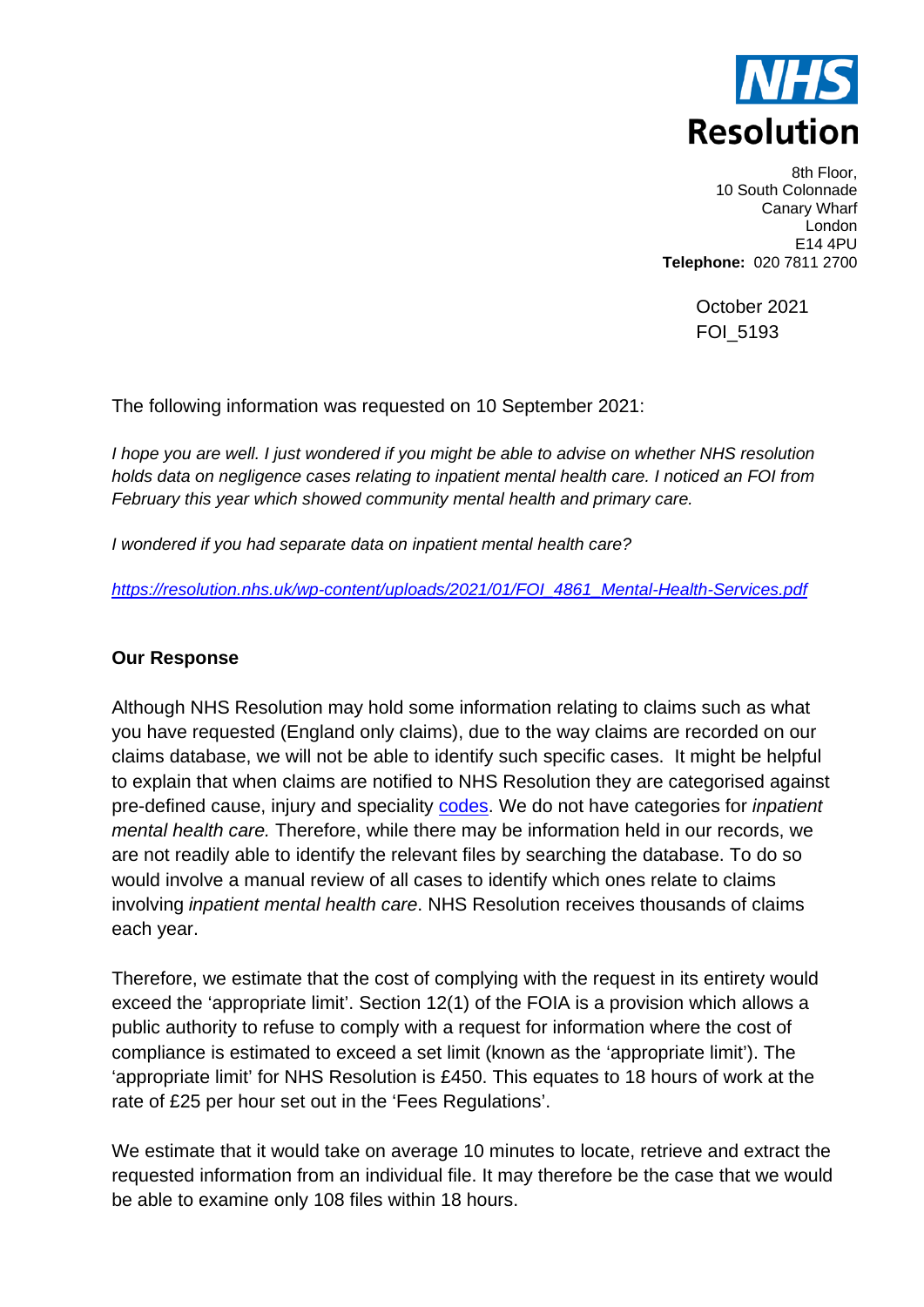In addition, given the complexity of clinical negligence claims and their litigation, it is possible for a single electronic or paper-based file to contain hundreds of documents in a variety of formats.

Please also note even if we were able to carry out a review of 108 random files we may not be able to provide you with the level of detail you require owing to Data Protection grounds.

We would need to supress low numbers or any information that could possibly lead to the identification of claimants, patients or individuals where disclosure would breach the General Data Protection Regulation.

We have the following specialty codes: Comm Mental Servs Psychiatry/ Mental Health

We could provide you with high level data relating to the above specialty. The report could cover number of claims received for the above speciality in the relevant financial years; a breakdown by primary injury; a breakdown by primary cause; numbers settled with associated costs; numbers with no damages paid and numbers currently open.

Please let us know if you would be interested in this data.

Further to our obligations to provide advice and assistance, you may find it helpful to review the work of the [Getting It Right First Time team](https://improvement.nhs.uk/news-alerts/getting-it-right-first-time-recruits-new-clinical-leads/#h2-getting-it-right-first-time-girft-overview) with whom NHS Resolution has been working with to undertake in-depth analysis of our claims data. They have produced a number of [reports](https://gettingitrightfirsttime.co.uk/) from analysing our claims data which has been shared following approval of the confidentiality advisory group to the use of confidential patient information for this purpose.

If you would like to know how data is categorised in our Claims database please see the following link: [Glossary](https://resolution.nhs.uk/wp-content/uploads/2018/10/Guidance-note-Understanding-NHS-Resolution-data-v2.pdf)

## **This concludes our response to your request.**

If you are not satisfied with the service that you have received in response to your information request, it is open to you to make a complaint and request a formal review of our decisions. If you choose to do this, you should write to [Tinku Mitra,](mailto:tinku.mitra@nhsla.com) Head of Corporate and Information Governance for NHS Resolution, within 28 days of your receipt of this reply. Reviews of decisions made in relation to information requests are carried out by a person who was not involved in the original decision-making about the request.

If you are not content with the outcome of your complaint, you may apply directly to the Information Commissioner for a review of the decision. Generally, the Information Commissioner will not make a decision unless you have exhausted the local complaints procedure. The address of the Information Commissioner's Office is: